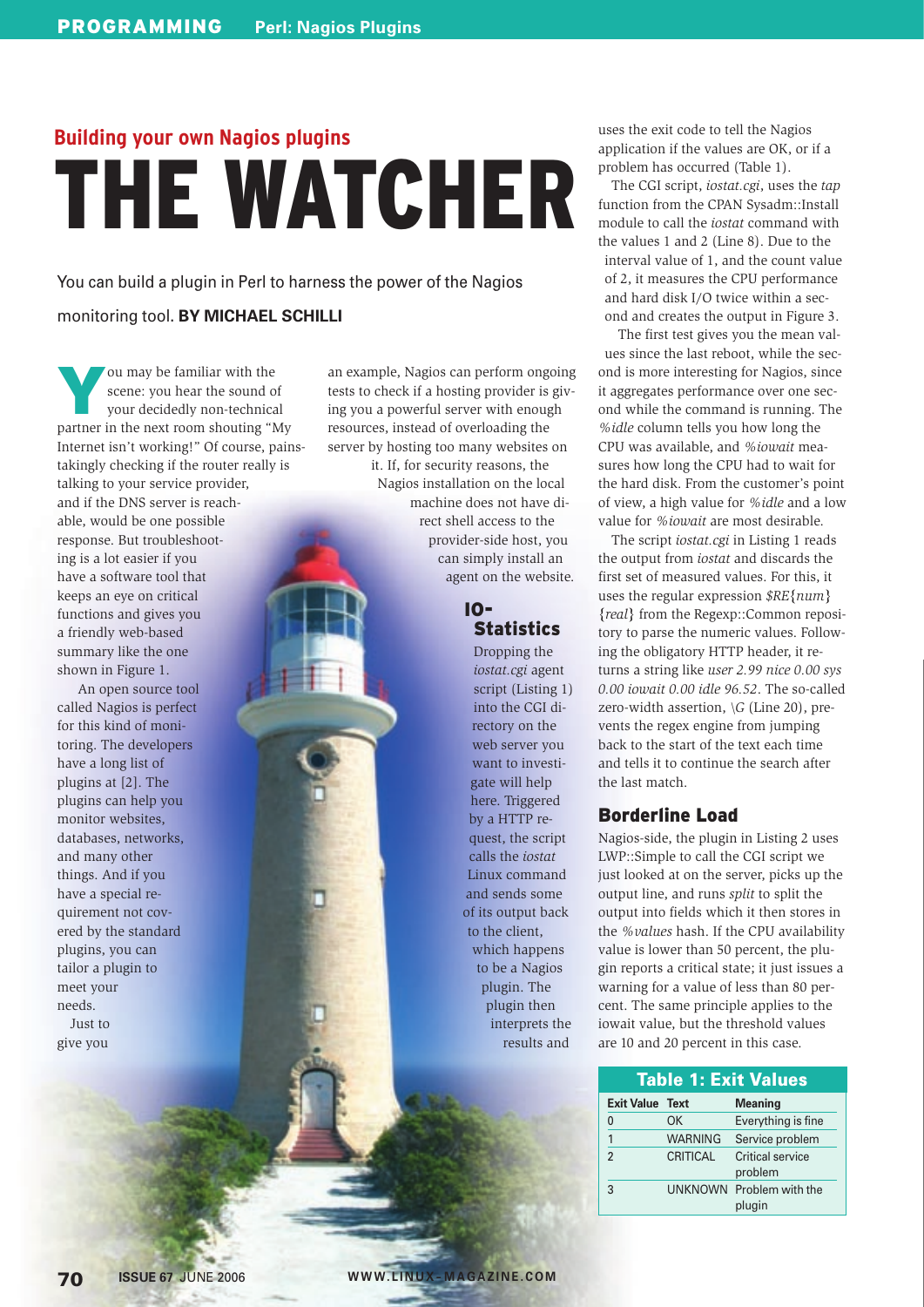

**Figure 1: The Nagios overview page shows you that local tests have completed successfully, but the router, and anything that lies beyond it, is unreachable.**

The CPAN Nagios::Clientstatus module offloads some of the work off the plugin by checking if the plugin has been passed all the required parameters. The *exitvalue()* method also understands strings such as *warning*, rather than the numeric value of 1 from the world of Nagios. If you run the plugin at the command line by entering *check\_iostat -url=http://server/cgi/iostat.cgi*, the

plugin gives you the following lines of output:

```
IOSTAT OK - user 2.99 \trianglerightnice 0.00 sys 0.00
iowait 0.00 idle 96.52
```
Nagios will be calling the plugin just like this later, and it will interpret the exit value and later display the plugin's text output on stdout. Note that Nagios::Clientstatus requires version 2.35 or newer of Getopt::Long.

#### Integrating the Plugin

To add the new plugin to an existing Nagios installation, the admin user needs to copy the *check\_iostat* script to the */usr/local/nagios/libexec* directory and make the script executable. Figure 4 adds a template titled *ez-service* to the Nagios configuration; this will make it easier to add more services later. In Nagios configurations, it is common practice to define templates, which are easily identifiable by their *register 0* entries. Service definitions can be used later to add special entries to the templates.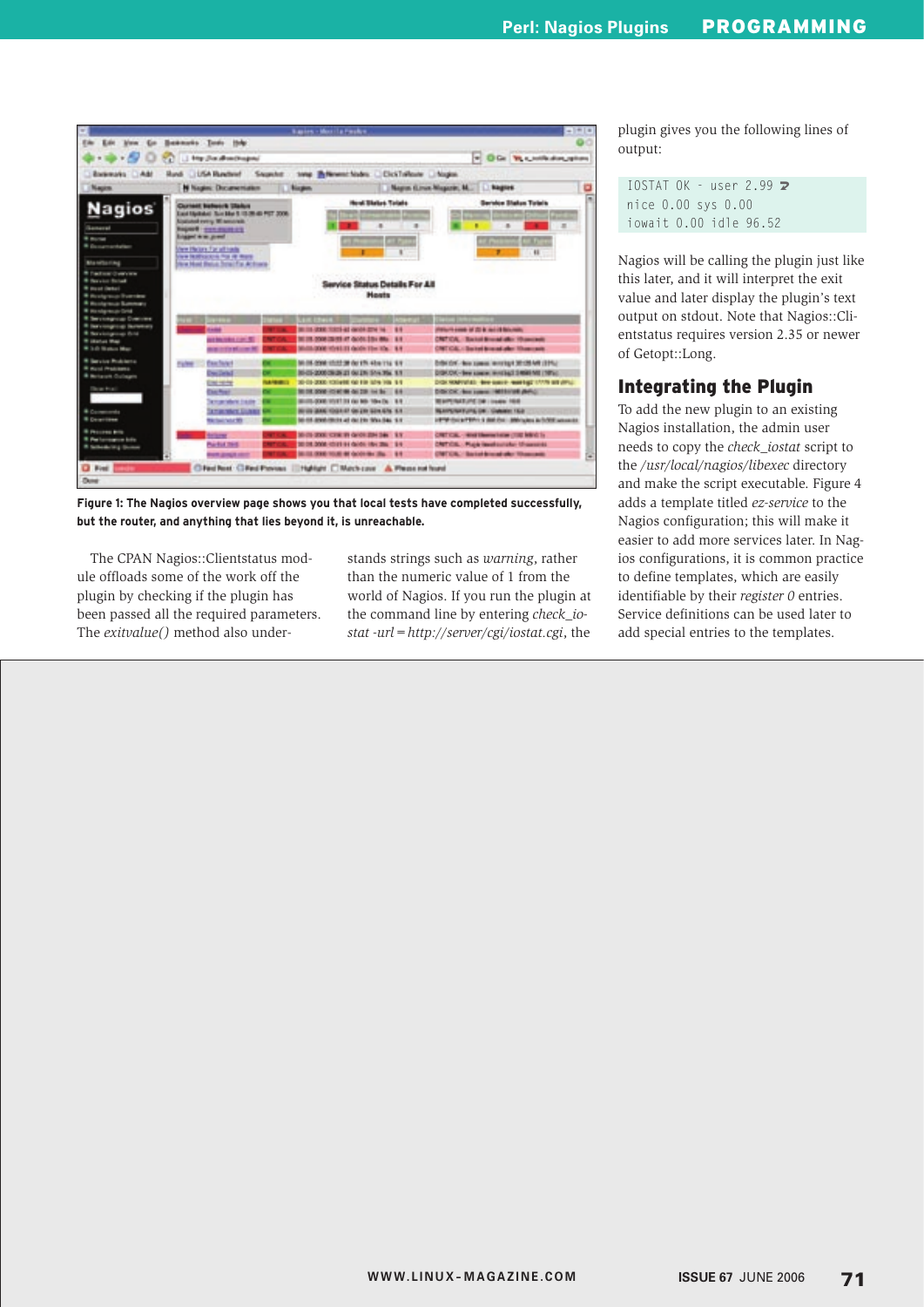#### Listing 2: check\_iostat

```
01 #!/usr/bin/perl
02 use strict;
03 use LWP::Simple;
04 use Log::Log4perl qw(:easy);
05 use Nagios::Clientstatus;
06 07 my $version = "0.01";
08 my $ncli
09 Nagios::Clientstatus->new(
10 help subref \Rightarrow sub {
11 print "usage: $0 ",
12 "url\n";
13 \quad \frac{1}{2}14 version \Rightarrow $version,
15 mandatory_args =>
16 ["url"],
17 );
18
19 my \text{sur1} =20 $ncli->get_given_arg(
21 "url");
22
23 my \daggerdata = get \text{surl};
24
 25 if (! $data) {
26 print
27 "Failed to get $url\n";
28 exit $ncli->exitvalue(
29 "unknown");
30 }
31
 32 my %values = split ' ',
33 $data:
3435 my $status =36 $values{idle} < 50
37 ? "critical"
38 : $values{idle} < 70
39 ? "warning"
40 : $values{iowait} > 20
41 ? "critical"
42 : $values{iowait} > 10
43 ? "warning"
44 : "ok";
45
 46 print "IOSTAT ", uc($status),
47 " - $data\n";
48
 49 exit $ncli->exitvalue(
50 $status);
```


**Figure 2: Nagios gives you a graph to indicate how often it failed to reach a system.**

The *define service* configuration in Figure 4 defines the new Iostat service. It builds on the *use ez-service* template, which we defined earlier, and accepts various parameters for test runs, email notification, and many other things. These template settings are then inherited by the service definition and can be overridden as necessary.

## 01 #!/usr/bin/perl -w 02 use strict; 03 use Sysadm::Install qw(:all); Listing 1: iostat.cgi

```
04 use CGI qw(:all):
05 use Regexp::Common;
06
 07 my ($stdout, $stderr, $rc) =
08 tap "iostat", 1, 2;
0910 $stdout =~11 /avg-cpu.*?avg-cpu/gs;
12
 13 print header();
14
 15 for my $key (
16 qw(user nice sys
17 iowait idle)
18 ) {
19 if ($stdout =20 /\G.*?($RE{num}{real})/gs) {
21 printf "%s %s ", $key, $1;
22 }
```
Some settings and their meanings: the *notification\_interval 0* entry prevents Nagios from sending multiple mails to report a single issue. Admins can set the *normal\_check\_interval* to specify the interval between service tests in minutes, and *max\_check\_attempts* to specify how many tests you will allow to fail before Nagios should notify you. The *service\_ notification\_options* specify the state changes that need to occur before Nagios sends a message. The *w* option refers to a warning, *u* stands for unknown, *c* for critical, and *r* for recovery. A similar principle applies to *host\_notification\_ options*; besides *unknown* and *recovery*, it features the *d* for *down* option.

#### The Lone Server

If the Nagios server is cut off from the rest of the world due to a network failure, you can't expect it to send you an email warning via the Internet. In this case, admins at least get a recovery mail as soon as the problem has been remedied. Nagios also supports event handlers to define actions that Nagios performs when it detects a problem. The system can solve some problems autonomously without admin intervention.

With Nagios 2.0, a service is always mapped to a host that is independently tested for availability. The host specification requires entries in the configuration file. The *host\_name dreamhost* line in the sample configuration defines the host's name, by which it will be referred to later on the Nagios display page.

The service definition's *check\_command* parameter specifies how to call

23 }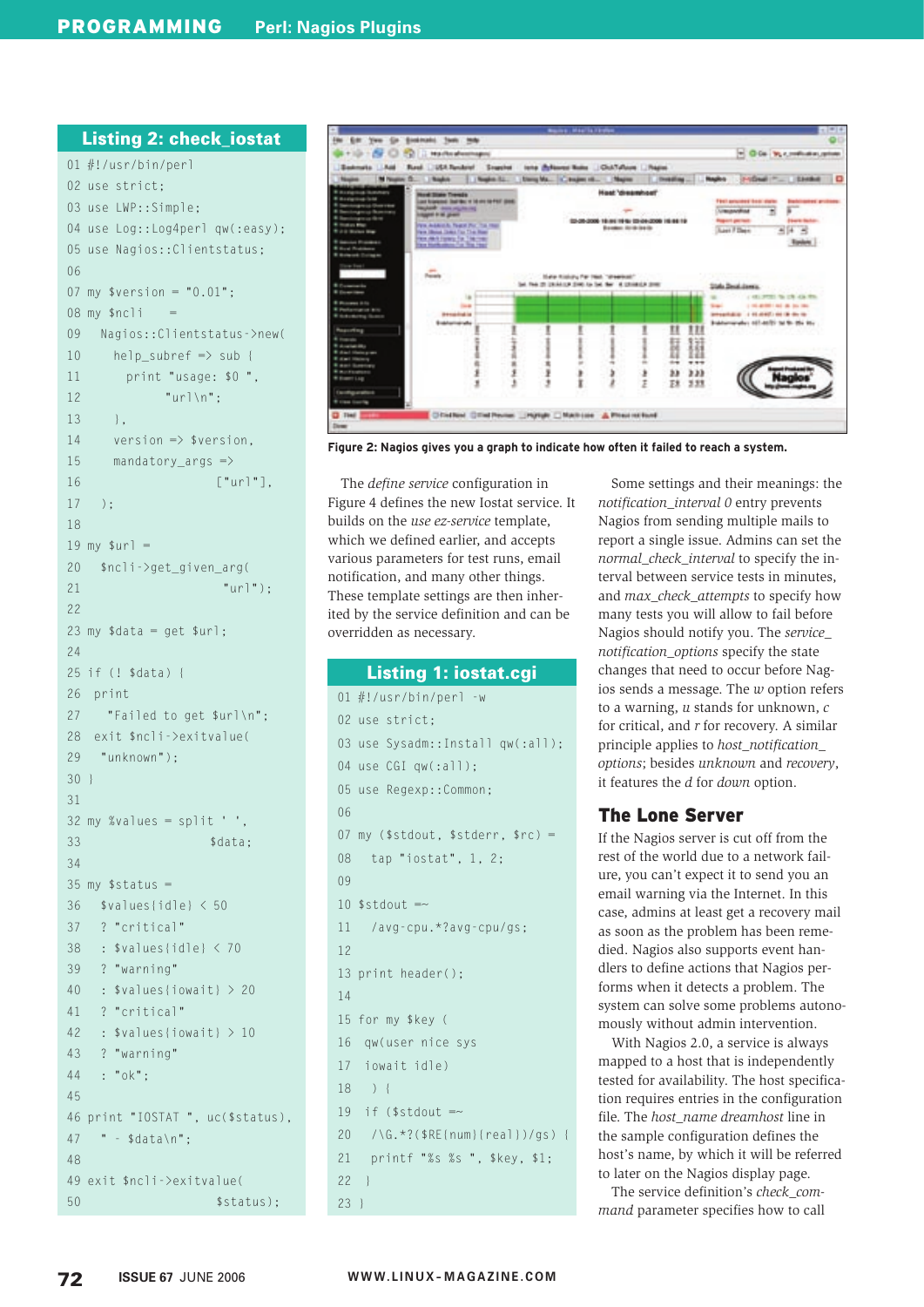| <b>Lidle</b><br>87.91                                                                                                                      |
|--------------------------------------------------------------------------------------------------------------------------------------------|
| <b>Blk.witchfu</b><br>RIL arts<br><b>R.Th., could</b><br>48.87<br>4494405<br><b>PECIFICATES</b><br>119.35<br>229294084<br>6277596<br>29.35 |
| 1141x<br><b>MA 928</b>                                                                                                                     |
| <b>Elizabeta</b><br><b>BLk_artin/s</b><br><b>H3k</b> road<br>0.00<br>:<br>9.00<br>0.00                                                     |
|                                                                                                                                            |

**Figure 3: iostat showing how long the CPU was idle and how often it had to wait for the hard disk.**

the new *check\_iostat* plugin. However, the call is not made directly in the service definition; instead it uses a command configured earlier by *define command* to specify the command line to run. The *check\_ command* line can take optional arguments, which it then passes on to the command definition. Separated by an exclamation mark, the URL on the

*check\_command* line gets passed on to the *iostat* command definition and replaces the *\$ARG1\$* placeholder.

The value of *24x7* for the *check\_period* and *notification\_period* requires settings to define the admin's email address and availability. You can pick up a sample file titled *eznagios.cfg* at [1], and add a *cfg\_file=/usr/local/nagios/etc/ eznagios.cfg* line to the configuration file, *nagios.cfg*. At the same time, *eznagios. cfg* defines Nagios tests that tell you how much disk space is occupied and if your service provider's router and DNS server are working.

### Hot or Not?

*check\_temperature* is another neat example of a home grown Nagios plugin. The

|   | MACTER MYDEN-SK-VENSEENWARDERS                                                                                                                                                                                                                                                                                                                                                                                                                                                                                                                                                                                                                                                                                                                                                                                                                                                                              |                                                      |  |
|---|-------------------------------------------------------------------------------------------------------------------------------------------------------------------------------------------------------------------------------------------------------------------------------------------------------------------------------------------------------------------------------------------------------------------------------------------------------------------------------------------------------------------------------------------------------------------------------------------------------------------------------------------------------------------------------------------------------------------------------------------------------------------------------------------------------------------------------------------------------------------------------------------------------------|------------------------------------------------------|--|
| к | THE R. P. LEWIS CO., LANSING, MICH. 49-14039-1-120-2<br># Services Texplate<br>information)<br><b>TAME</b><br>actors, checks, smalled<br>namiye, diacis, anabled<br>parallelitre, deux<br>does a mer, service<br><b>Besit, Fresheess</b><br>NATURITY LEWIS CONTROL AND RESIDENCE<br>pant tarder andded<br>The detection matched<br>Fel. Lint. product ion, enabled<br>INVOLUTION, JANY 1 JOAN 1.<br>retain, statut, selerastaen<br>retain, nonchetus, 21formation<br>register<br>is welettie<br>Abi, (Rock, Milearta)<br>(Patch, Jan') (of<br>remail shed. Himsel<br>rate police in lettered.<br>northern groups:<br>not://joucion.oetaans<br>noturizacion, interveil<br>net: Pinacton period<br><b>NO REAL PROPERTY AND RESIDENCE OF A REAL PROPERTY.</b><br><b>K Soutist Photon</b><br>2012/03/2012 02:00:00 PM 22:00:00 PM 22:00:00 PM 22:00:00 PM 22:00:00<br>define connect<br>coverant news listed of | <b>BE-SOFVICE</b><br>ta i<br>Advised<br>铁铝铝矿<br>34.7 |  |
|   | -------------------------------<br># Sankiel Services<br><b>NO 84 YOF READER YOU ARE NO AN OUT AN AGE OF THE OUT AND</b><br>define service!<br>1841<br>6219-91-120<br>dreadent.<br>land, rower<br>servises_geocristian_berust                                                                                                                                                                                                                                                                                                                                                                                                                                                                                                                                                                                                                                                                               |                                                      |  |
|   |                                                                                                                                                                                                                                                                                                                                                                                                                                                                                                                                                                                                                                                                                                                                                                                                                                                                                                             |                                                      |  |

**Figure 4: The Nagios configuration for the new Iostat plugin.**

| <b>Installing Nagios</b>              |  |  |  |  |
|---------------------------------------|--|--|--|--|
| Create a user and a group for Nagios: |  |  |  |  |
| adduser nagios                        |  |  |  |  |
| cd nagios-2.0                         |  |  |  |  |
| ./configure                           |  |  |  |  |
| make all                              |  |  |  |  |
| Install the binary executables, CGI   |  |  |  |  |

scripts, and HTML pages, create the start script in /etc/rc.d/init.d, and then create a sample configuration:

make install make install-init make install-config

## Listing 3: check\_temperature

|                                             | 39<br>$$i++$                              |
|---------------------------------------------|-------------------------------------------|
| 02 use strict;                              | 40<br>$\left( \right)$                    |
| 03 use RRDTool::00;                         | 41<br>$\{$                                |
| 04 use Getopt::Std;                         | 42<br>if (                                |
| 05 use Pod:: Usage;                         | 43<br>$\frac{1}{2}$ sdsnames - $>[51]$ eq |
| 06 use Nagios:: Clientstatus;               | 44<br>\$nc->get_given_arg(                |
| 07                                          | "dsname")<br>45                           |
| 08 my \$N = "TEMPERATURE";                  | 46<br>)                                   |
| 09                                          | 47<br>$\left\{ \right.$                   |
| $10 \, \text{my}$ \$nc =                    | 48<br>$$temp = $values[$i];$              |
| 11 Nagios:: Clientstatus->new(              | 49<br>last;                               |
| $help\_subref \Rightarrow$<br>12            | 50<br>$\Box$                              |
| sub { pod2usage() },<br>13                  | $51$ }                                    |
| 14<br>mandatory_args $\Rightarrow$ [        | $52$ }                                    |
| qw( crit warn dsname)<br>15                 | 53                                        |
| 16<br>],                                    | 54 my $$status = "ok";$                   |
| $17$ );                                     | 55                                        |
| 18                                          | 56 if (!defined \$temp) {                 |
| 19 my $$rrd =$                              | $$status = "unknown":$<br>57              |
| 20<br>$RRDTool::00->new(file =>$            | 58 } elsif (\$temp $>=$                   |
| "/tmp/temperature.rrd");<br>21              | \$nc->get_given_arg("crit"))<br>59        |
| 22                                          | 60 {                                      |
| 23 my $\dagger$ dsnames =                   | 61<br>$$status = "critical";$             |
| 24<br>\$rrd->meta_data("dsnames");          | 62 } elsif (\$temp $>=$                   |
| 25                                          | \$nc->get_given_arg("warn"))<br>63        |
| 26 \$rrd->fetch_start(                      | $64 \{$                                   |
| start => time() - $6 * 60$ ,<br>27          | 65 $$status = "Warning".$                 |
| 28<br>end<br>$\Rightarrow$ time()           | 66 }                                      |
| $29$ ):                                     | 67                                        |
| 30                                          | 68 printf "\$N %s - %s: %s\n",            |
| 31 my \$temp;                               | 69<br>uc(\$status),                       |
| 32                                          | 70<br>\$nc->get_given_arg(                |
| 33 if (my $(\text{time}, \text{@values}) =$ | "dsname"),<br>71                          |
| $$rrd$ ->fetch_next())<br>34                | defined \$temp<br>72                      |
| 35 {                                        | 73<br>? sprintf("%.1f", \$temp)           |
| 36<br>for (                                 | : "NODATA";<br>74                         |
| 37<br>$my$ \$i = 0 ;                        | 75                                        |
| 38<br>$$i < @$dsnames$ ;                    | 76 exit \$nc->exitvalue(\$status);        |